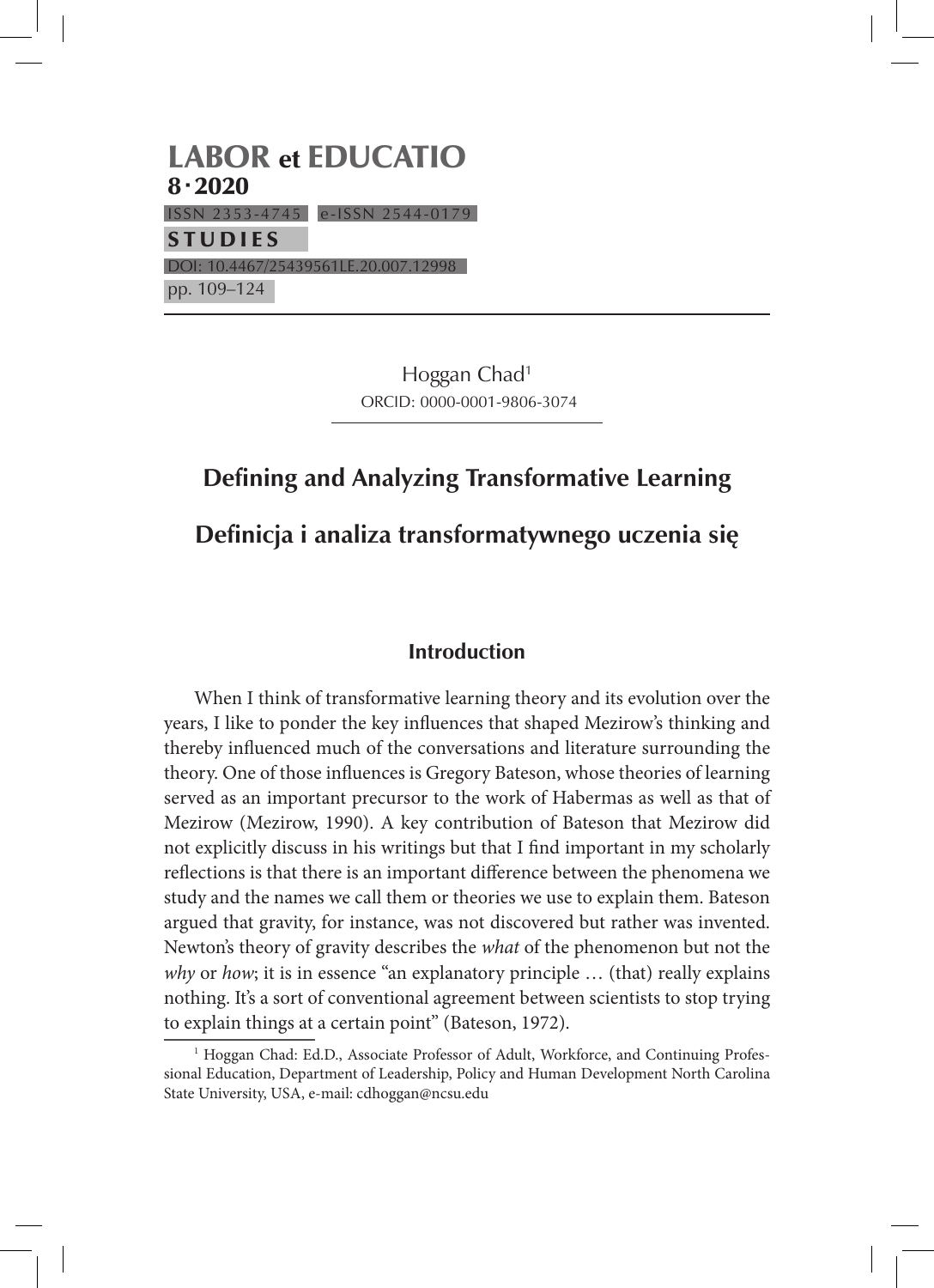### 110 | Hoggan Chad

Similarly, transformative learning theory is a human construction designed to describe a phenomenon, but it is imperfect at best. The phenomenon it attempts to describe is, broadly speaking, one in which people change in dramatic ways. You can see in Mezirow's original study—of women in the midst of profound social change who were returning to school to prepare for employment - that he was looking specifically at how higher education can promote positive social change. He used the analytic tools at his disposal to help explain what he thought he saw in those women's experiences; namely, the critical assessment of assumptions, critical dialogue, trying on of new roles, and so forth.

To put his study in context, it took place toward the end of the secondwave feminist movement in the United States. So, although Mezirow usually spoke of transformation from the perspective of how educational programs can facilitate it, his research occurred within a broader social environment where many people were already experiencing a dramatic change. His study was especially influenced by the broader social movement because the women in it were enrolled in educational programs to help them transition from a role as stay-at-home wives and mothers to working professionals. This context of societal upheaval shaped Mezirow's study and his interpretations of its findings.

This background is important in understanding how Mezirow described what he meant by the word *transformation*. In short, Mezirow described it as "learning how we are caught in our own history and are reliving it" (Mezirow, 1978, pp. 100–110), His focus was on the *frames of reference* we use to interpret our experiences, make sense of the world around us, and understand who we are. He claimed that dramatic personal events (e.g. loss of a mate, loss of a job, graduation from college) as well as "rapidly changing behavioral norms" (p.101) sometimes contradict or do not make sense according to our existing frames of reference. When these experiences build to a critical mass, they can cause a *disorienting dilemma*, which in turn can put us on the path toward transformation. He spoke of the transformational outcomes of this path in terms of changes in how learners construct meaning in order to make sense of the world around them. Specifically, he described transformations as resulting in frames of reference that are "more inclusive, discriminating, open, emotionally capable of change, and reflective" and that help us "gain greater control over our lives as socially responsible, clear-thinking decision makers" (Mezirow, 2000, pp. 3–33).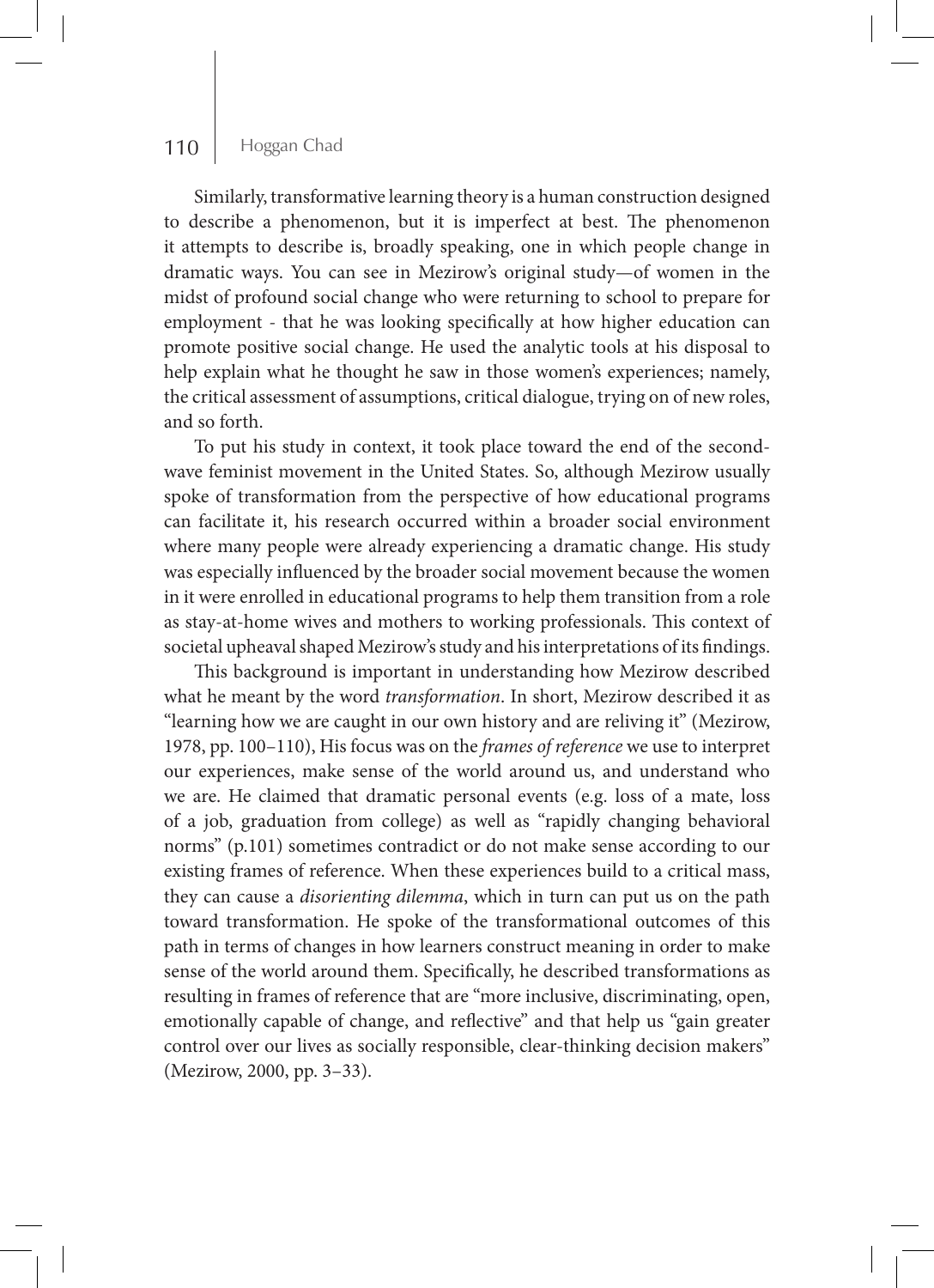To reiterate, Mezirow did not use his theory in reference to just any kind of change; he explicitly used it to refer to learners coming to understand and evaluate how they made meaning of the world. Transformation involved the development of greater autonomy of thought, a greater openness to others' perspectives, and a more critical and expansive way of making meaning of the world and our experiences.

Of course, returning to Bateson's ideas, all the terms and explanations Mezirow created were just that: creations. We should therefore be careful not to reify his terms as if they are just as real as the phenomena they intend to describe. This perspective by Bateson is likely one of the main causes for me to focus so much on clarity when scholars discuss transformative learning (or any other) theory. In seeking clarity, I turn to the terms Mezirow used. He initially used the term *transformation theory*, which he later called a *theory of perspective transformation*, and has since been referred to as *transformative learning theory*. This evolution of terms is important because although Mezirow used all these terms to refer to his theory of learning, scholars using his theory have tended to do two things with them: 1) only use the latter term *transformative learning theory*; and 2) use it to refer to phenomena and *explanatory principles* far beyond what Mezirow had in mind when creating the term.

It is for this reason that I advocate a delineation of terms (Hoggan, 2016). Namely, the term *perspective transformation* should be used to refer to Mezirow's theory because it has only ever been used for his specific theory and it captures the tone of this work. The term *transformative learning* should be used to refer to the broad range of theories (including Mezirow's) that attempt to describe and explain dramatic changes in how people experience, conceptualize, and interact with the world.

Take, for instance, the contribution to transformative learning theory of Boyd & Meyers, as well as their intellectual successor, John Dirkx. These scholars talk about how various forms of introspection can lead to profound changes. Their portrayal of *transformative learning* begins with the ontological premise of Jung's model of the human psyche. The process of transformation involves integrating the conscious and unconscious parts of one's psyche. This is brought about by paying attention to one's dreams and fantasies, being present with one's emotions, and by engaging in creative activities such as, in Carl Jung's case, drawing mandalas.

In my own explorations, I have used *transformative learning* to understand the experiences of military veterans transitioning from combat to civilian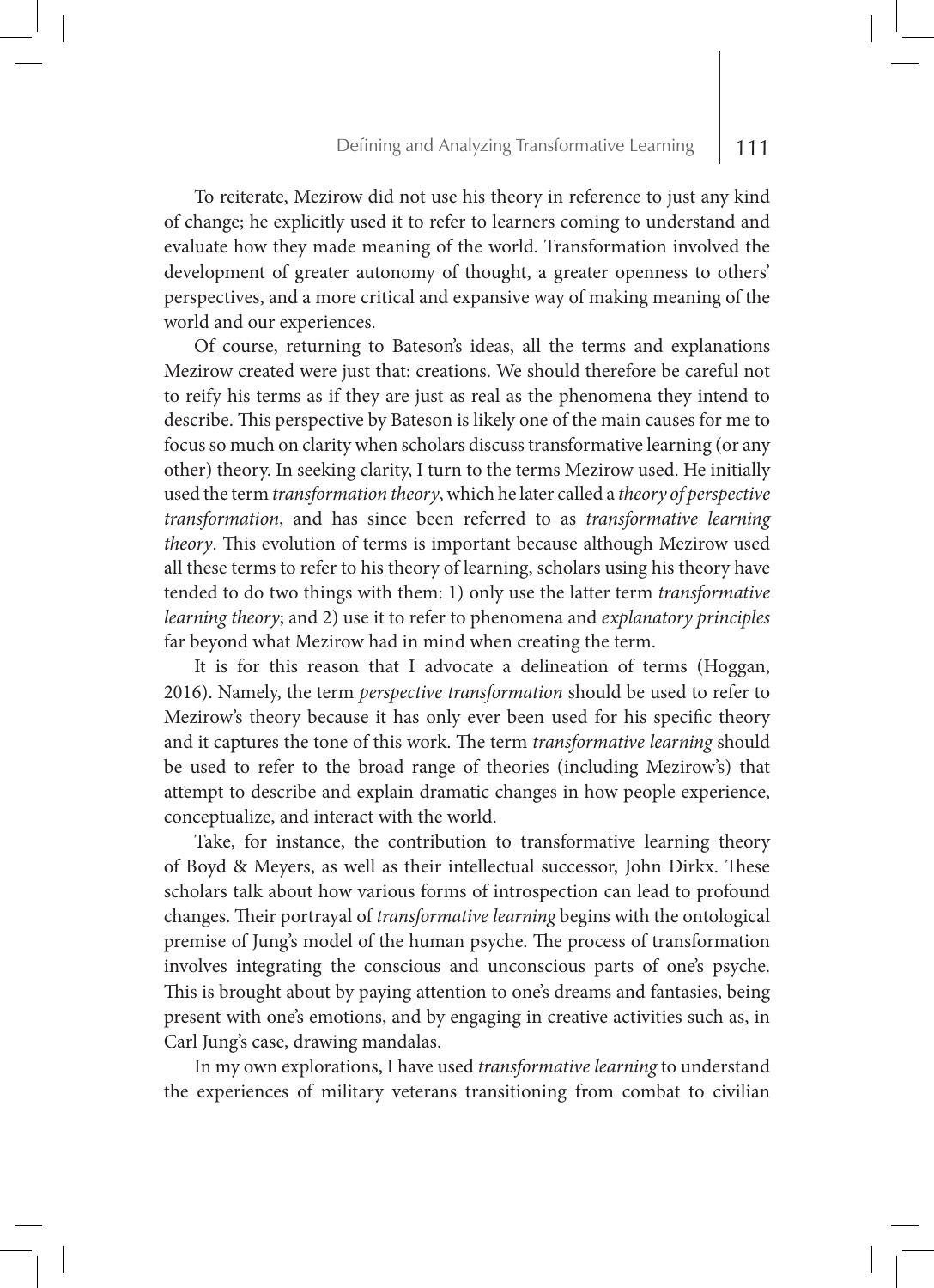life, of breast cancer survivors navigating the psycho-social transition of their disease, of students from backgrounds of poverty attending community college, and even the negative transformation of people becoming radicalized into violent terrorism. There are many, many more situations that cause people to change, and those specific situations shape the processes that lead to change and therefore shape the eventual outcomes of that change. In some of these cases, I have found Mezirow's theory of perspective transformation to align well with the experiences of the people I was studying; in other cases, there were other approaches and theories of learning under the proverbial umbrella of *transformative learning* that seemed to provide a better representation of what I was seeing than did Mezirow's theory. In one case, I even developed my own addendum to Mezirow's theory in light of what I learned in the study (Hoggan, 2014, pp. 191–205).

This is why I claim that *transformative learning* has not and does not function as a theory. Rather, it is a collection of theories, models, and approaches that seek to understand and explain learning phenomena that result in dramatic change. Therefore, it is more correct to describe *transformative learning* as a metatheory. A metatheory is an overarching paradigm, an "umbrella under which several theories of development or learning are classified together based on their commonalities regarding human nature" (Aldridge, 1992, pp. 683–687). Most scholars of transformative learning have contributed to one or more of the specific, underlying theories of the metatheory, but some few scholars have explicitly engaged in metatheoretical work of the broader "umbrella" of transformative learning as a metatheory. Probably the best known metatheoretical work is that of Taylor, who has conducted several systematic reviews of the literature and provided an organizing structure for all the underlying theories (Taylor, 1998; Taylor, 2007; Taylor, 2012). It was Taylor who provided the descriptive names for the different *approaches* various scholars were using under the guise of *transformative learning.* This work can be described as a *synthetic* form of metatheory because it provides a framework with which to understand the myriad theories, models, and approaches used in the metatheory (Wallace, 1992, pp. 53–68).

Another type of metatheoretical work is analytic (Wallace, 1992). This is the type of scholarly work that I have been engaged in for the last several years. The purpose of an analytic metatheory is to generate broader understandings of the phenomenon under study by generating themes and concepts that cut across all of the underlying theories, models, and approaches of the metatheory.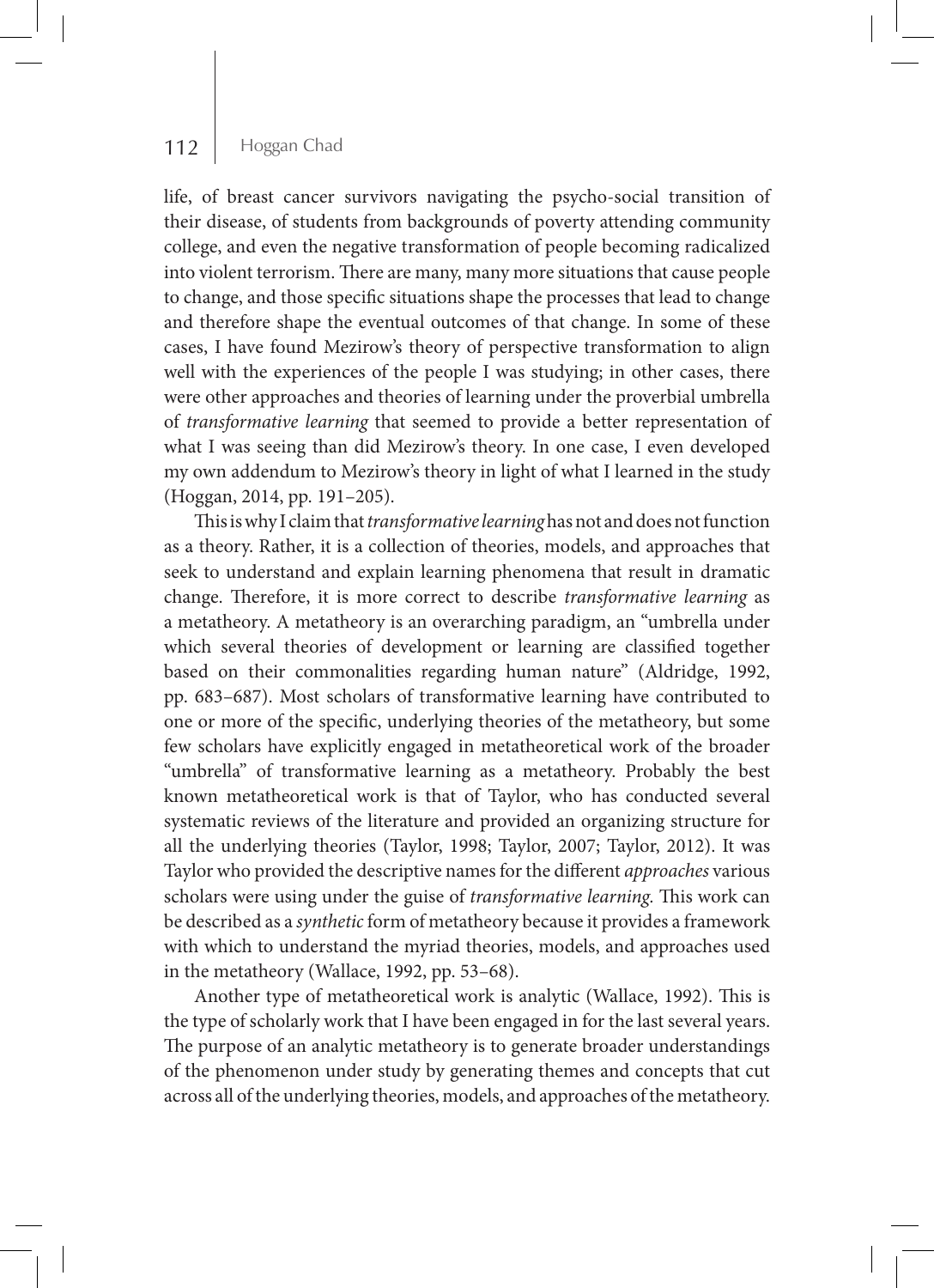One purpose of this type of work is to provide analytic tools that can be used across all the underlying theories of the metatheory. These tools can function as a common vocabulary (rather than having many different vocabularies in the literature from many different scholarly disciplines) so that scholars from different disciplines can work together to generate practical knowledge and broader understandings rather than remaining as simply a collection of disparate *approaches* divided by disciplinary perspectives. In the following sections I discuss some analytic tools created based on my reviews of the transformative learning literature.

#### **Analytic Tools: Definition and Criteria**

To begin, there needs to be a definition of transformative learning that is broader than what Mezirow offered because his definition of perspective transformation does not account for transformations as described in other approaches to transformative learning. To function as a metatheory, transformative learning needs to be defined such that it is has firm boundaries yet is broad enough to account for the wide array of transformations that are possible. For me, "Transformative learning refers to processes that result in significant and irreversible changes in the way a person experiences, conceptualizes, and interacts with the world" (Hoggan, 2016). This definition focuses on the results of the learning experience, insisting that it affects the learners' lived, felt experiences (*experiences*), the way they understand and make sense of the world and their experiences (*conceptualizes*), and their behavior (*interacts*). Other than that, it is purposefully broad.

Nevertheless, this definition is meant to exclude most learning experiences. To explain, I will offer an expanded example that demonstrates how scholars can easily but mistakenly classify non-transformational learning experiences as if they were an instance of transformative learning. There is a useful construct in the higher education literature called threshold concepts (Meyer, Land, Baillie, 2010). In brief, threshold concepts refer to discipline-specific understandings or ways of thinking that are often counter-intuitive or otherwise difficult to learn but that are necessary in order for newcomers to fully acclimate to and understand the discipline. I find this construct extremely useful because in my own experience as a student and as an educator, I agree that all course material is not of equal importance. Very often, there is one *concept*, usually a particular way of thinking, solving problems, or making sense of the issues of a particular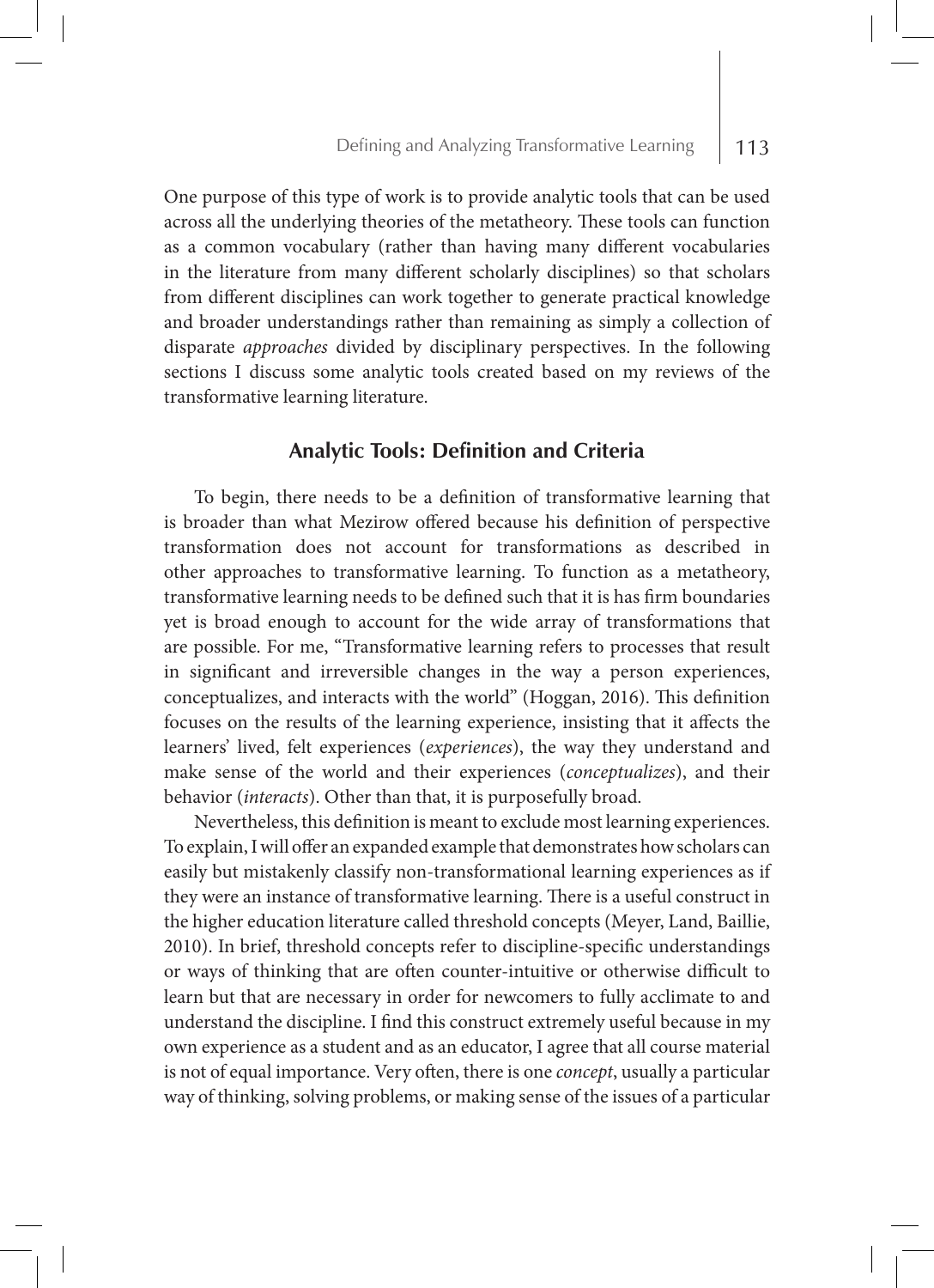discipline that is absolutely essential to understanding everything else in the discipline. And, once a student "gets it" with this concept, their progress and understanding of the discipline "clicks." Alternatively, until a student has this breakthrough, they never really seem to understand the discipline. At best, they can receive passing scores on tests in a classroom, but they usually cannot apply their learnings of the discipline to a variety of situations or settings.

As much of a fan as I am of the threshold concepts construct and its usefulness, for me the learning of a threshold concept does not necessarily mean that it is also transformative learning, despite the book, Threshold Concepts and Transformational Learning, that attempts to connect the construct with transformative learning (Meyer, Land, Baillie, 2010). For me, expanding one's knowledge and skills – even though it can broaden one's understanding and capabilities in whatever domain it is in – would not normally be considered an instance of transformative learning. In the case of threshold concepts, the two concepts may overlap like a Venn diagram, but they definitely do not equate with each other. The reason for my reluctance to equate the two concepts is that threshold concepts are by definition discipline-specific. They affect how a person understands and functions in their discipline, but in most cases this does not seem like it would really change them as a person and affect their whole life.

To articulate these concerns and to provide some explication on the definition of transformative learning offered above, there are three criteria that learning experiences should have in order to justifiably be considered transformative learning. These criteria are: depth, breadth, and relative stability. Threshold concepts should normally have the qualities of depth and relative stability. *Depth* refers to the degree to which a learning outcome affects the way a person experiences, conceptualizes, and interacts with the world. Transformation implies something more than a minor change. Similarly, threshold concepts dramatically affect how a person conceptualizes (and probably experiences and interacts with) the given discipline. *Relative stability* refers to the longevity of the change. It is common for people to feel like they have experienced something life-changing, only to revert to former ways of thinking and being a short time later. For something to be considered transformative, the change needs to be permanent. That's not to say that the person will not change again, nor does it mean that the person does not retain former ways of thinking and being in their repertoire of meaningmaking habits, and these habits may even resurface for brief moments due to contextual prompts, stress, etc. Nevertheless, if the change is not long-lasting,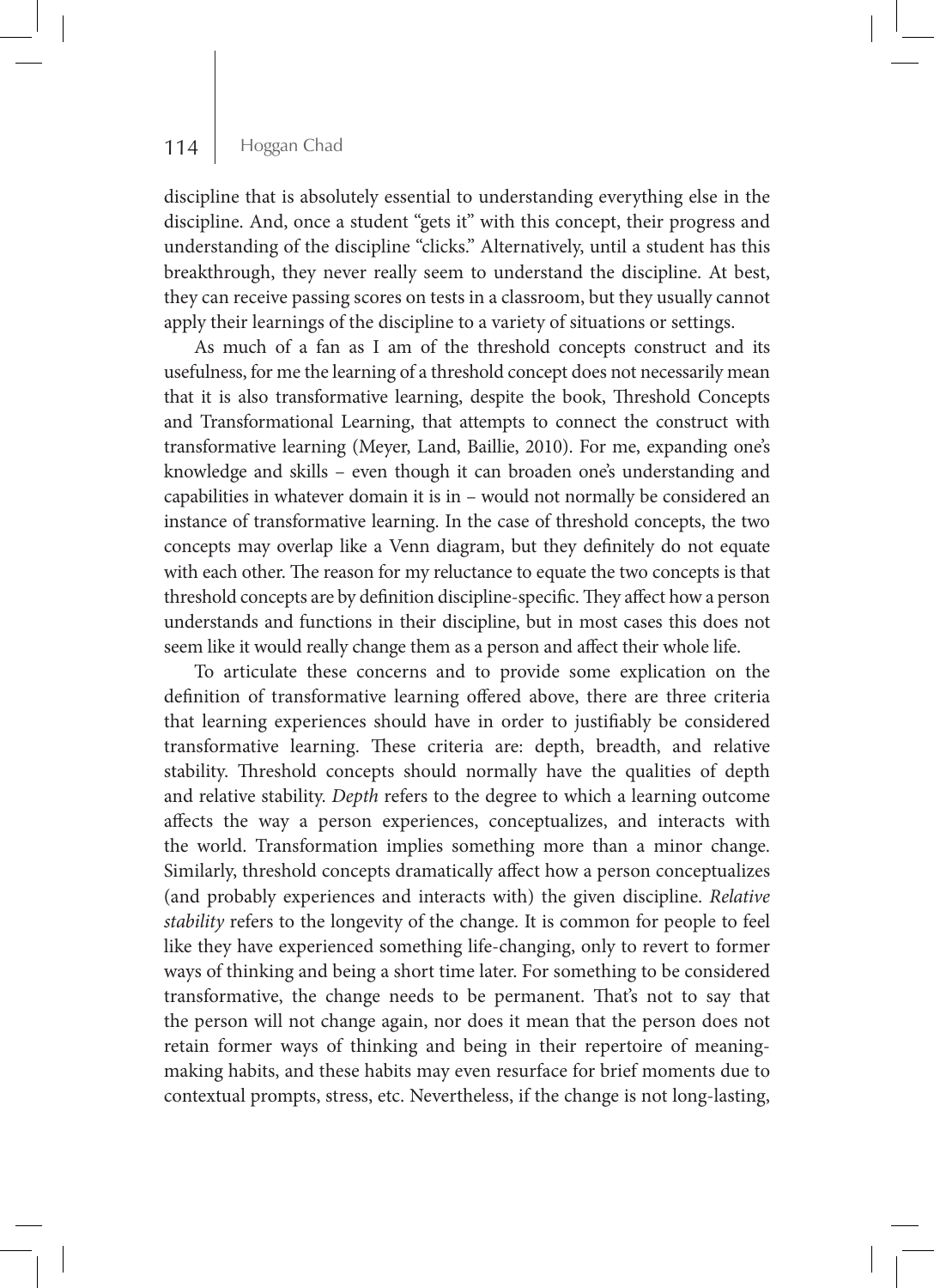it surely cannot be considered transformational. As with the criterion of depth, the description of threshold concepts aligns with transformative learning in terms of the need for stability of the change.

However, the criterion of breadth is where a difference between the two theories arises. This criterion is based on the notion that learning is contextual and that for something to qualify as transformative it must extend beyond a specific context to affect the entirety of a person's life. It should affect the way the person experiences, conceptualizes, and interacts in multiple, if not all, contexts of life (e.g. work, home, community). It is precisely because of this lack of breadth that I see a distinction between transformative learning and threshold concepts, and I believe it is crucial for scholars to be careful and purposeful with the terms they use.

#### **Further Thoughts on the Definition of Transformative Learning**

"Transformative learning refers to processes that result in significant and irreversible changes in the way a person experiences, conceptualizes, and interacts with the world" (Hoggan 2016). I am careful in this definition and criteria to avoid the temptation of assuming that only instances of positive transformations should be considered *transformative learning*. This issue has not been taken up in the literature, but in personal communications I have noticed that some scholars disagree with me. For them, *learning* denotes some kind of positive change. For me that distinction does not hold merit because often whether a type of change is *positive* or *negative* is completely subjective. For instance, some of my work has focused on radicalization that leads to violent terrorism. It would be comforting to look at a terrorist and say that their process of radicalization was not *transformative learning* because we do not agree with the way that person has changed. But then, the people who shaped that radicalization *would* agree with the outcome, and so for them it would seem correct to consider it an instance of transformative learning. In my work, I find it helpful to leave this judgment of *good* or *bad* outcomes aside. Even in this case of radicalization, there are some learning outcomes that most people would agree are positive changes. Life is never so clean and orderly that the totality of a learning experience will always yield only *positive* results. Very often, positive changes in one aspect of a person's life are concomitant with undesired changes. Where would we, as scholars, draw the line between transformative learning and some other type of transformation if we insisted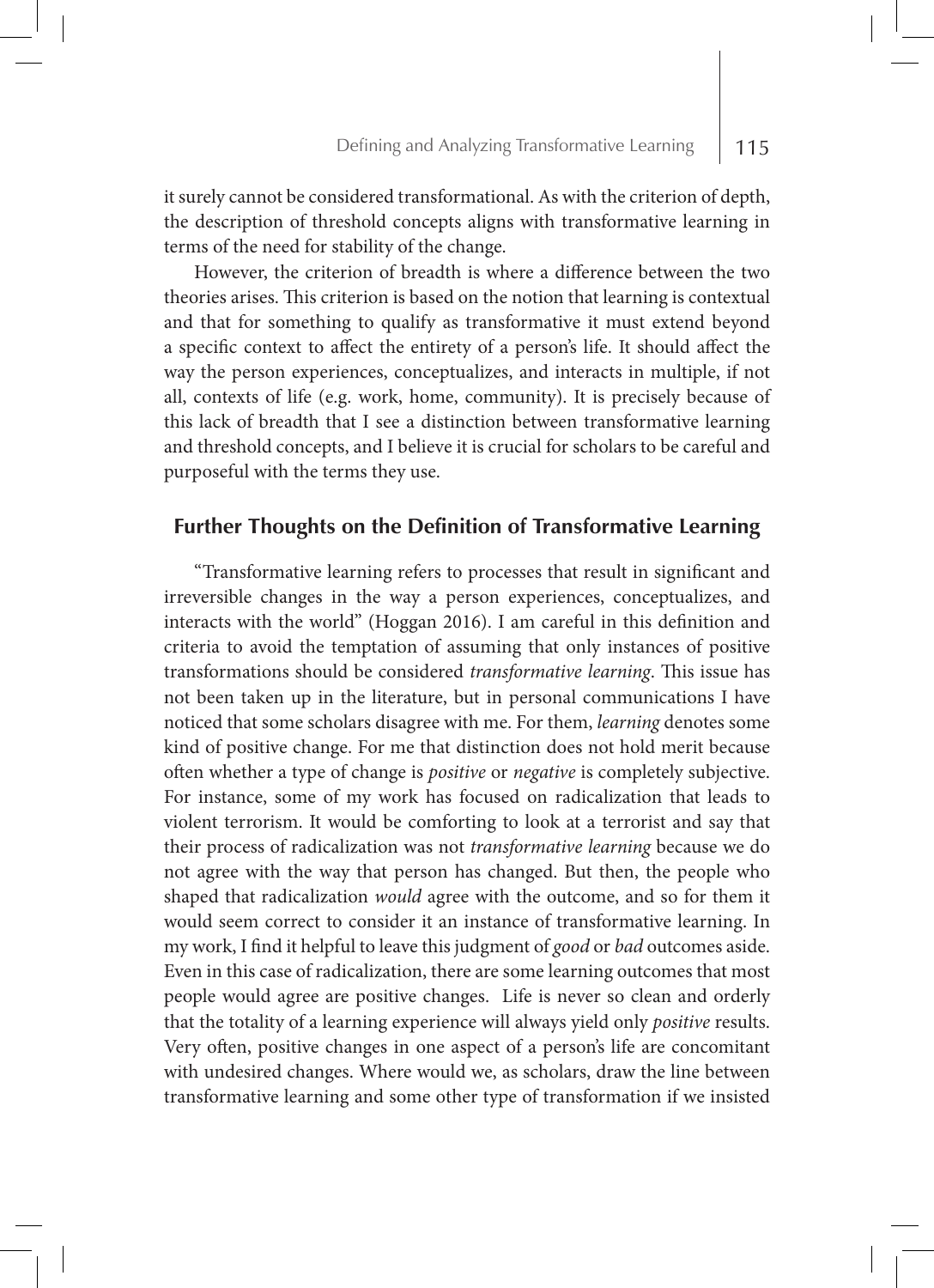#### 116 | Hoggan Chad

that *transformative learning* only encompassed experiences that contained exclusively positive results, or mostly positive results? That kind of hairsplitting would be untenable and unhelpful. It is important that we consider the totality of transformational experiences: the good and the bad. And so, the definition and criteria of described above are purposefully devoid of the judgement of whether outcomes are good or bad in order for an experience to qualify as an instance of transformative learning.

So, what is the state of the art in the metatheory of transformative learning? The metatheory has explicit parameters (i.e. depth, breadth, and relative stability) delimiting the range of learning phenomena it addresses. Within those parameters, however, there is space for a wide range of transformative experiences – and those transformations do not necessarily look alike. There is space, for example, for the experiences of cancer survivors whose lives are dramatically improved because of the disease, as well as for those of first generation college students, combat veterans, and religious converts. It is incumbent on scholars to articulate how exactly learners have changed in dramatic ways so that the literature is clear about the exact nature of the transformation being described.

## **Analytic Tools: Typology**

Another conceptual tool that can help facilitate better discussions across disciplinary perspectives is the typology of transformative learning outcomes. This typology is a response to the problems in the literature that arose because scholars from so many different disciplinary perspectives were engaged in the dialogue surrounding transformative learning. These scholars were using terms, definitions, and understandings common in their respective disciplines, but they were talking past each other rather than really with each other. Scholars were paying scant attention to what they meant when they said that learners *transformed*, and as a result, the literature is a collection of vastly different recommendations for facilitating vastly different types of transformations often without explicitly portraying what those transformations entailed.

In response to this problem, two doctoral students and I sought to review the transformative learning literature as meticulously as possible and with the intent of documenting the variety of transformational outcomes present in it. (For details, see (Hoggan, 2016) The typology we eventually created consists of six broad categories of change: (a) Worldview; (b) Self; (c) Epistemology;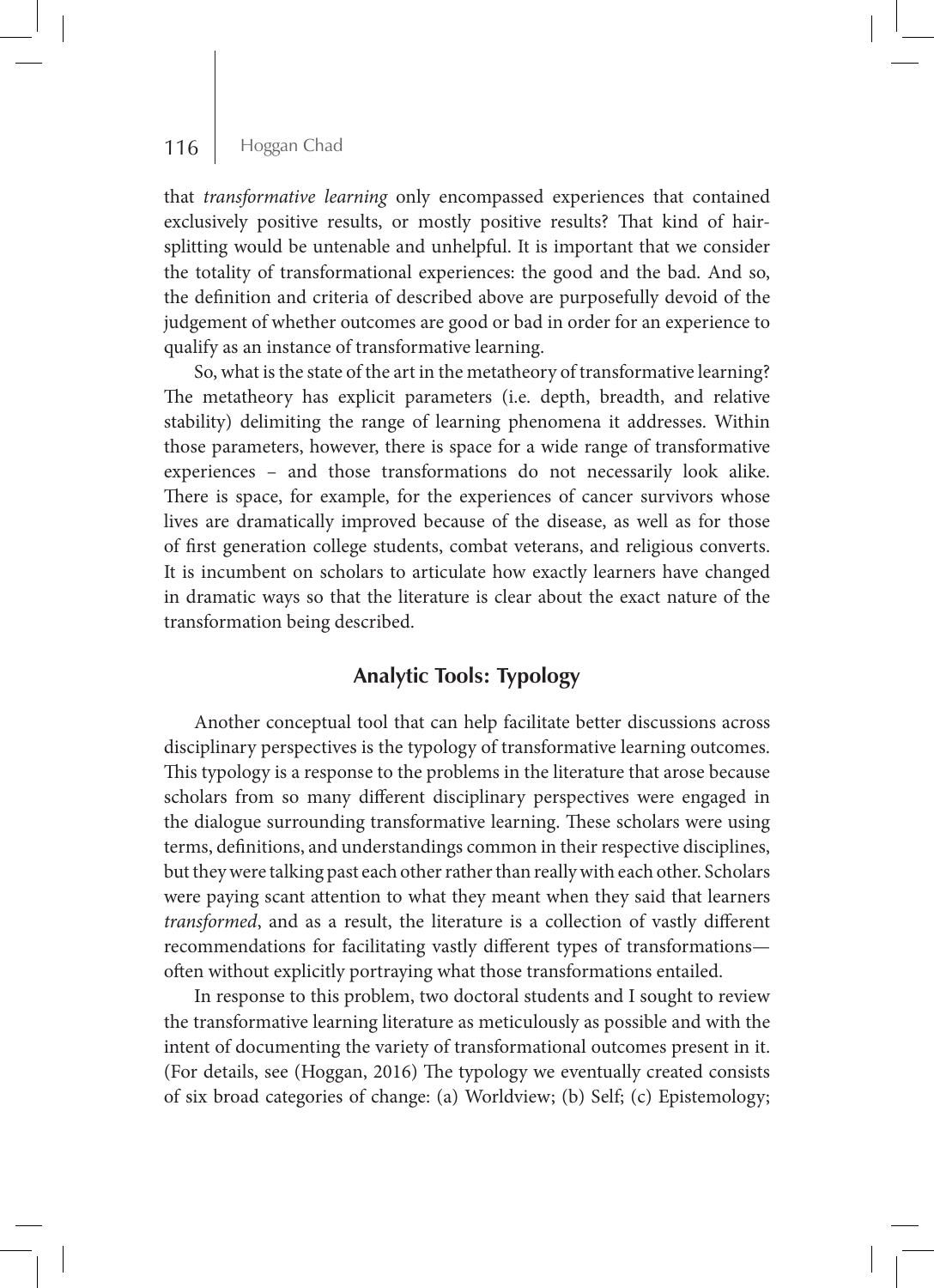(d) Ontology; (e) Behavior; and (f) Capacity. Within each category exist several distinct ways that scholars have described transformation. The intent is for scholars to use this typology as a common vocabulary and as a prompt to be explicit about the types of changes they mean when describing a transformation. Also, the typology can help scholars become aware of learning outcomes that otherwise they might have missed because they are not commonly addressed in their specific discipline. Following is a brief overview of each of the categories. (For a more extensive description, see (Hoggan, 2016).)

#### **Worldview**

The most commonly talked about way that people change is in their fundamental understandings of how the world works—probably because Mezirow wrote in these terms even when he was referring to other facets of a person's meaning-making processes. He spoke of perspective transformation in terms of changing "the structure of assumptions and expectations through which we filter sense impressions" (Mezirow, 2000, pp. 3–34). Perhaps this is why some scholars find it difficult to differentiate between transformative learning and, for instance, "good learning" (Newman, 2012 pp. 36–55). (In response to these scholars, I would point them to the three criteria of transformative learning as a way to make this distinction.)

A change in one's worldview represents something much more than simply acquiring new knowledge. Rather, it is a shift on one's tacit schemas or paradigms about the world and how things work. In our review of the literature, we created the following subcategories to represent various ways that scholars have described changes in worldview: 1) assumptions, beliefs, values, and/or expectations; 2) ways of interpreting experience; 3) more comprehensive or complex worldviews; and 4) new awareness and/or understandings.

#### **Self**

Illeris (2014) has been the most vocal scholar in advocating that transformative learning must and necessarily does revolve primarily around issues of self. Although I believe there are many other facets of a person's meaningmaking processes that are affected in a transformation, I tend to agree with Illeris that it is difficult to conceive of an instance of transformation that did not involve a shift of the learner's sense of self.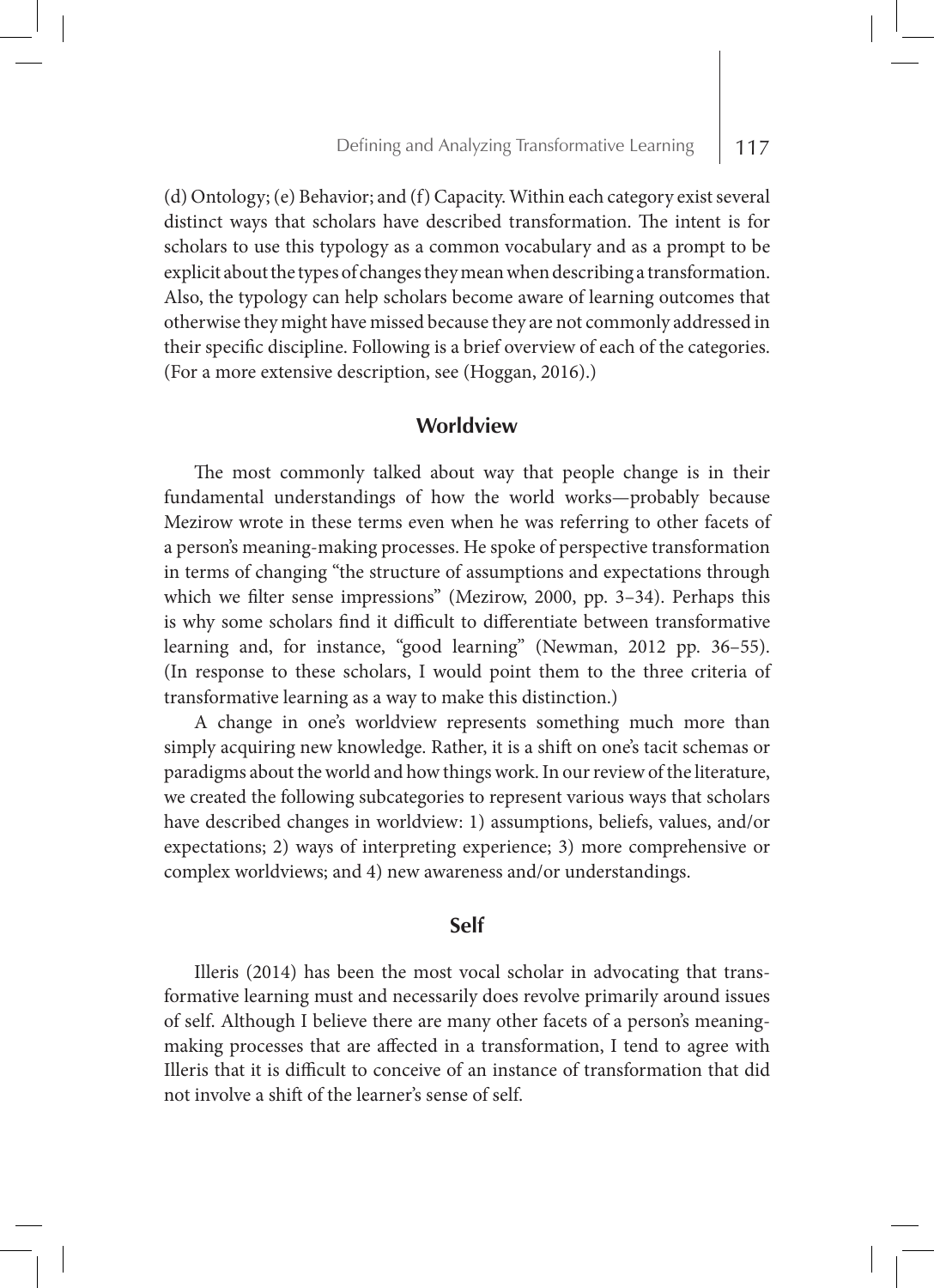This category of change has a diverse range of subcategories. The most common is: 1) self-in-relation to others and/or the world. In this sense, people experience a profound shift in their sense of connectedness. This might mean a greater sense of connection to other people or kinship with the physical world or even, as in the case of my cancer study (Hoggan, 2014), the oddly comforting realization that you are actually not the central figure in the universe. Other subcategories are: 2) identity and/or view of self, 3) increased sense of empowerment and/or responsibility, 4) self-knowledge, and 5) finding greater meaning or purpose in one's life, all of which are self-explanatory.

A subcategory we discovered in the literature that may not be as commonly understood is: 6) personal narrative. We all have storylines running in the background of our minds that we have created to make sense of our lives. Often in transformation, we change the story that we have been telling ourselves about our lives and what different experiences mean. This is one of the primary tasks that therapists try to help facilitate with their patients.

Lastly, in the literature there is 7) a change in personality. This description of change comes from Jungian depth psychology and is pretty specific to his theory of personality. Personality is defined as the totality of a person's psyche, consisting of the Conscious and Unconscious, as well as all the subsystems contained in them (animus, Collective Unconscious, etc.). In Jung's theory, human development involves a striving toward wholeness, and that is mostly accomplished by integrating the Conscious and Unconscious. As we become more whole, we are said to have changed our personality, and this type of change is dramatic enough to be considered transformative.

## **Epistemology**

Mezirow wrote about epistemic habits of mind, for which he gave as examples "learning styles, sensory preferences, focus on wholes or parts or on the concrete or abstract" (Mezirow, 2000, pp. 3–34). He also alluded to epistemology in his description of the outcomes of perspective transformation as meaning perspectives that are more discriminating, open, and permeable. Instead of accepting things as true simply because that is what taught in one's culture, what one's most important authority figures (parents, etc.) demonstrated as truth since the person's birth, Mezirow wanted people to use a different epistemology. (Note: I doubt most people have thought about epistemology in this way, but if you accept things as true because that is what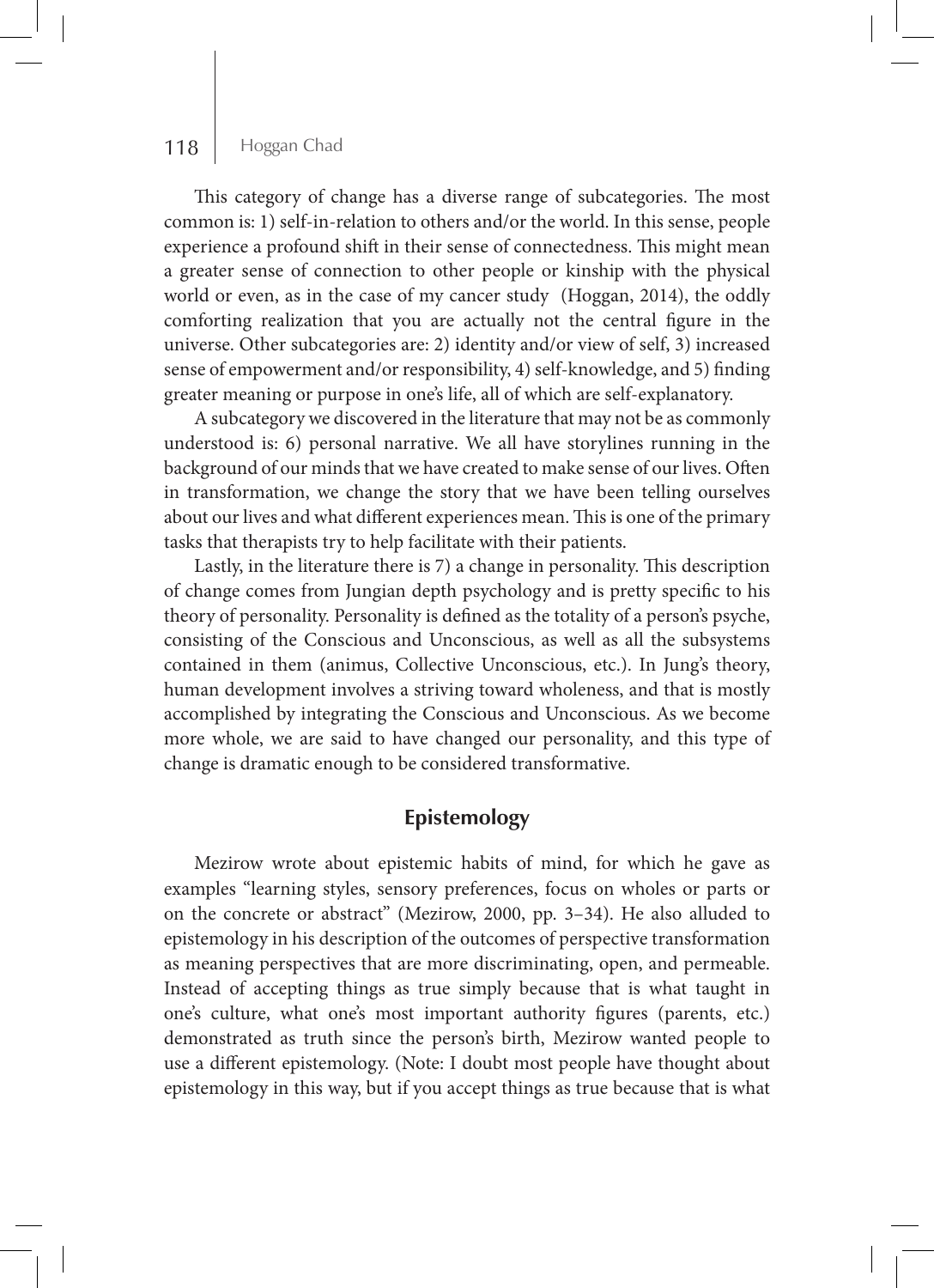an authority figure told you, *that* is the epistemology you are using.) Mezirow advocated for a more autonomous, critical, open epistemology. Similarly, I define epistemology broadly as the way people construct and evaluate knowledge in their moment-to-moment thinking. What justifications do people rely on in order to believe something? In the literature, scholars write about changes in epistemology in terms of becoming 1) more discriminating, 2) more autonomous, and 3) more open, very similar to what Mezirow did.

Other scholars have written about 4) utilizing extra-rational ways of knowing (e.g. contemplative, spiritual, intuitive, somatic or embodied, emotional, holistic, imaginative, empathetic, artistic, reflective, or multiple ways of knowing). For these scholars, the development of new ways of knowing in our repertoire of meaning-making processes can lead to dramatically different ways of experiencing, conceptualizing, and interacting with the world; i.e. it can be transformative. Many scholars have talked vaguely about 5) shift in thoughts and/or ways of thinking—without expanding on what that might mean. Lastly, some scholars refer to epistemic changes in terms of the development of 6) more complex thinking.

#### **Ontology**

Ontology is the study of *being*, as opposed to epistemology as the study of *knowing*. For the typology, we use it to refer to the way a person exists in the world. Mezirow gives examples of ontological changes in his description of psychological habits of mind: "personality traits or types, repressed parental prohibitions that continue to dictate ways of feeling and acting in adulthood, emotional response patterns" (Mezirow, 2000, pp. 3–34). These changes are ontological because they affect the moment-to-moment felt (emotional) experience, inclinations, and automatic reactions that shape the person's lived experience and overall quality and tone of their existence.

The first subcategory of ontological change derived from the literature was: 1) affective experience of life. If a person had been going through life incessantly pessimistic and then developed a habit of being optimistic (or, at least, more neutral), that would have a profound effect on their day-to-day lived experience. It would change their emotional experience of life as well as their thoughts and expectations.

Another subcategory is: 2) ways of being. This subcategory refers to dispositions and traits, such as changing from naïve to cynical, from cynical to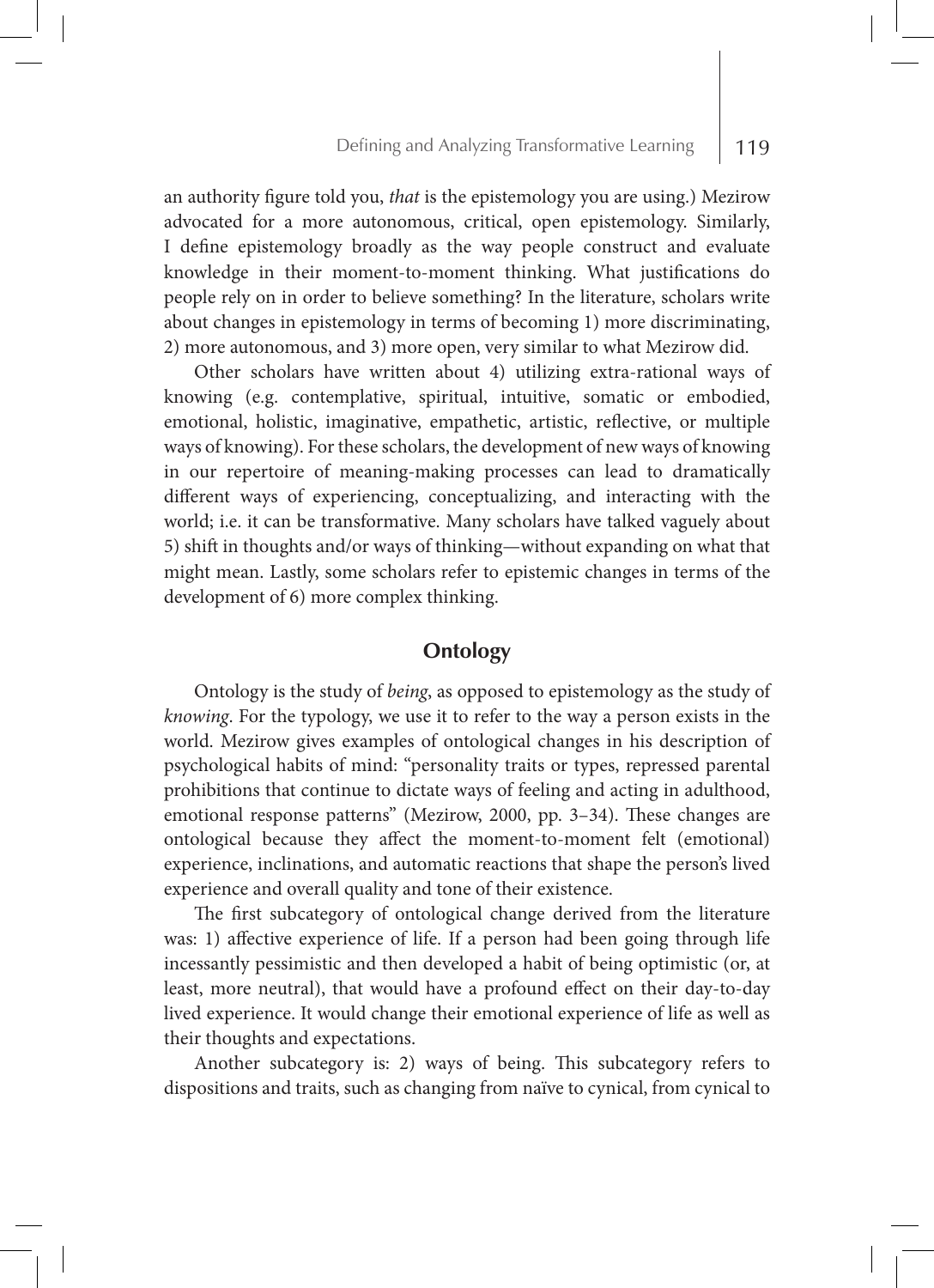hopeful, from content to bitter, or from bitter to grateful, and so forth. It could refer to becoming more mindful and present in the moment or becoming more risk-tolerant or risk-averse. Any of these changes, if they met the three criteria of transformative learning, would affect the learner's *way of being*. Lastly, there is 3) attributes. There is a vast range of attributes that different scholars have mentioned in their descriptions of a transformation, such as increases in generosity, patience, empathy, integrity, and so forth. Again, to qualify as transformative learning, changes in these attributes would need to meet the three criteria of depth, breadth, and relative stability.

#### **Behavior**

It would be difficult to consider something a transformation if the changes involved did not translate into different behaviors. As such, a change in behavior seems like it should be a part of every description of transformational change. Mezirow hinted at this necessity in his definition of transformative learning wherein changes in one's frames of reference yield beliefs and opinions "that will prove more true or justified to guide action" (Mezirow, 2000, pp. 3-34).

Most commonly, scholars in the literature have talked about behavior changes in terms of the first subcategory: 1) actions consistent with new perspective. This description aligns with the way Mezirow talked about behavior change; i.e. changes in perspective should necessarily yield changes in behavior. Many scholars are not content with just any behavior change. For them, an additional subcategory was necessary: 2) engaging in social action. Personally, I find this noble but very limiting in terms of transformative learning as a useful metatheory. On the other extreme, some scholars in the literature were vague, with a subcategory created for them: 3) changed behavior. These scholars noted that behavior was different, but did not think about or feel it necessary to describe how exactly the behavior was changed.

One of the biggest surprises in our review of the literature, and something that turned into a learning experience for me, was the way some scholars talked about transformative behavior change as 4) new professional practices and 5) new skills. In seeing this in the literature, my initial reaction was that these scholars were falling prey to the trap of using transformative learning theory to refer to any and every instance of learning. How could learning new skills be considered transformational when this theory was created precisely to distinguish transformative experiences from the more mundane and typical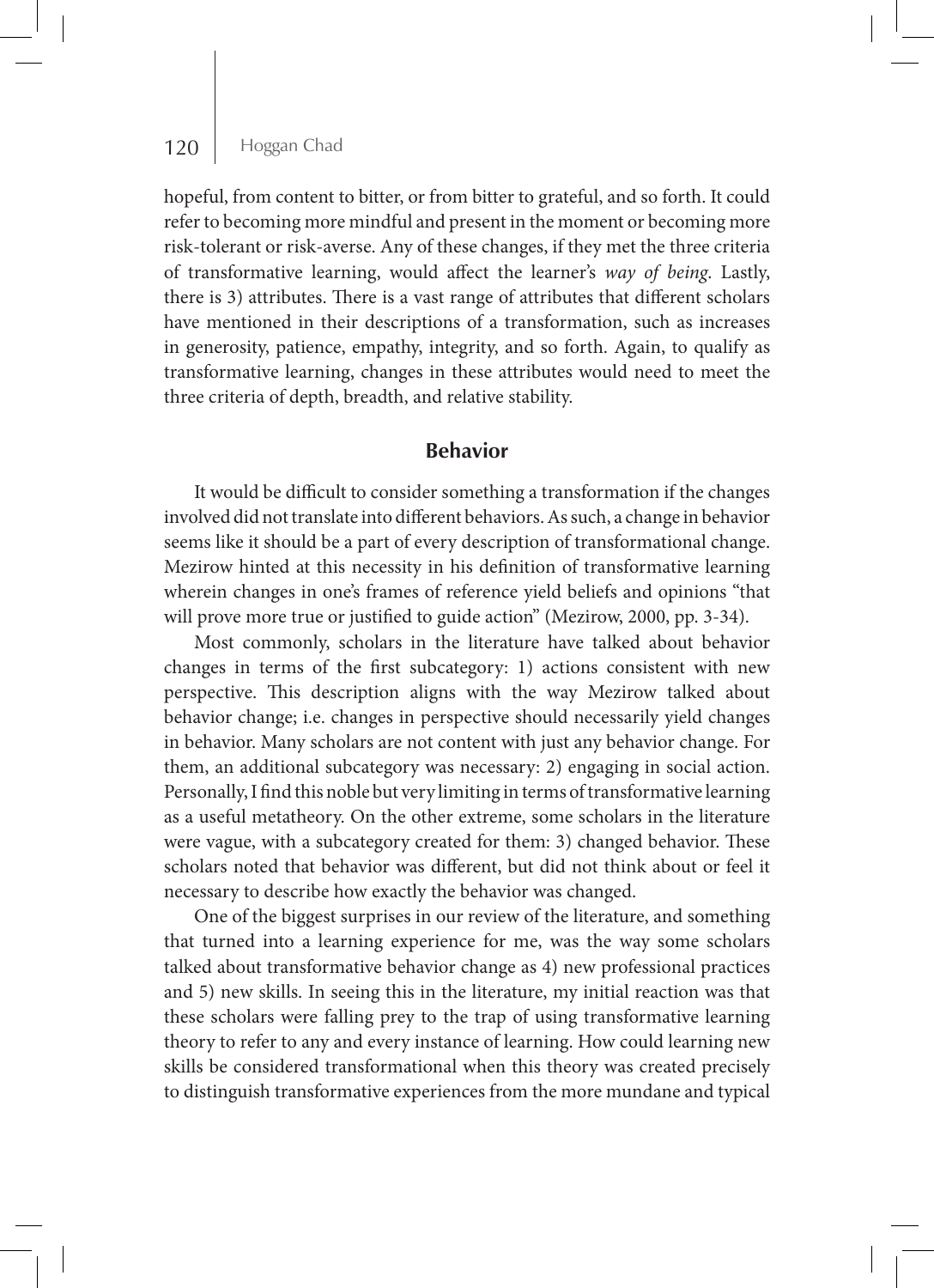learning experiences, such as learning new skills? I have since reconsidered. Very often, in order for a transformative experience to become possible, people must learn new skills; the development and use of skills are an integral part of the whole learning process. Even Mezirow's ten phases includes the step: "Acquiring knowledge and skills for implementing one's plans" (Mezirow, 2000, p. 22). Also, I have seen in my own research that the process one follows in navigating the difficulties of transformation very often turn into transformative outcomes (Hoggan, 2014). If a person learns critical thinking skills, for instance, then adopting a habit of critically assessing knowledge claims (an epistemic transformative change) becomes possible.

## **Capacity**

We created the category of *Capacity* to refer to transformational changes whereby learners not only gained new perspectives but also increased their capability to have such perspectives. As (Hoare, 2006) describes, these are developmental outcomes that involve systematic, qualitative changes that allow for greater complexity of thought. Hence, the most prominent subcategory is: 1) cognitive development. Several key developmental theorists have written about their work in terms of transformative learning theory, and the underlying theme for each of them is that developmental changes have profound effects on the way people experience, conceptualize, and interact with the world because it creates new possibilities for more complex ways of thinking and being.

Some scholars approach transformative learning from the perspective of mindfulness, spirituality, and similar metaphysical orientations. These scholars write about transformative outcomes in terms of increasing 2) of consciousness or 3) spirituality. These outcomes are usually described as obtaining a higher level of consciousness according to some hierarchical model or becoming more attuned to or feeling connected with something larger than themselves, such as with deity, humanity, the universe, and so forth.

## **Concluding Thoughts**

Returning to Bateson's ideas, all of the theories and constructs in the transformative learning literature are nothing more than human creations designed to explain the phenomena associated with dramatic learning and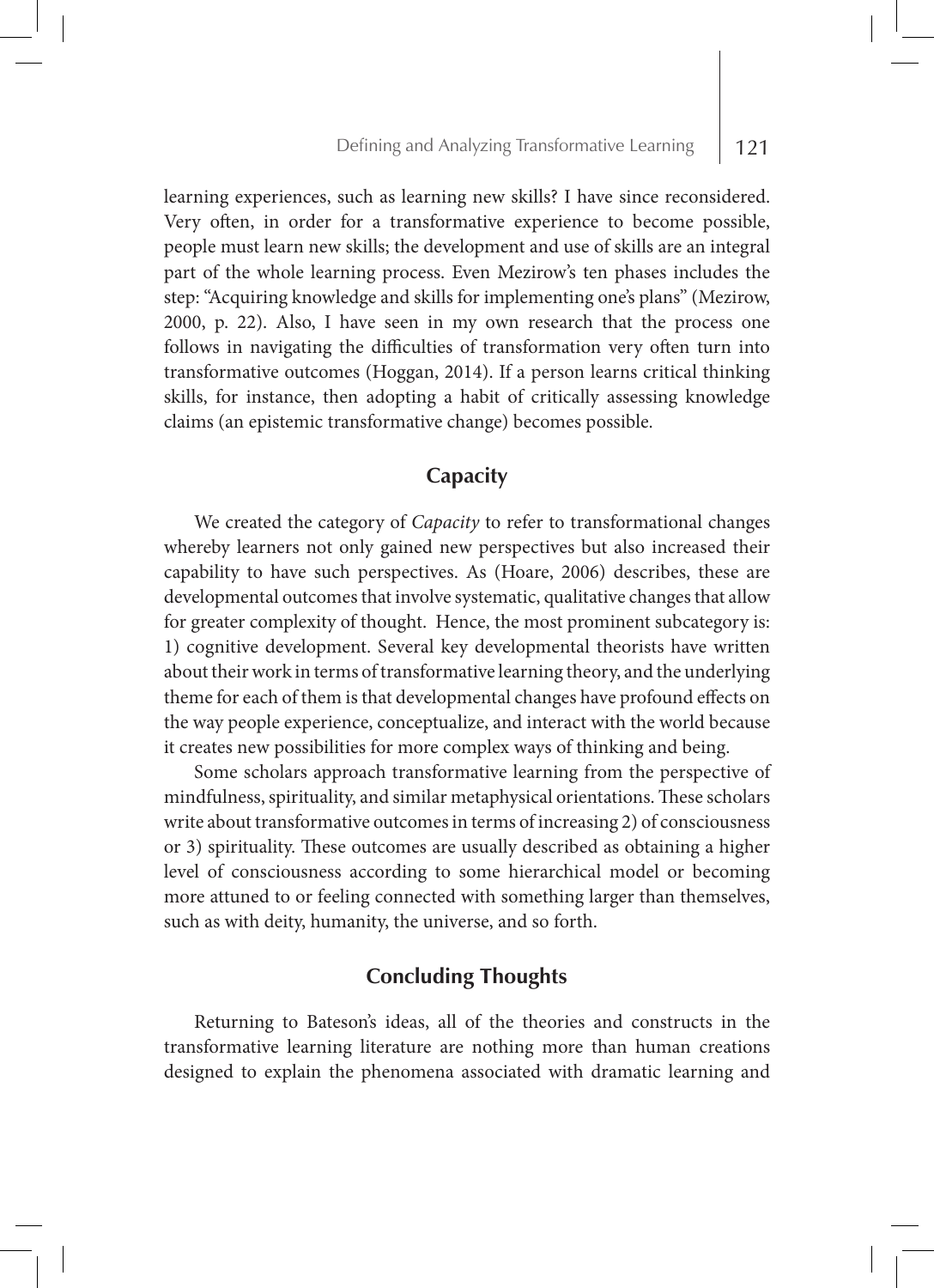### 122 | Hoggan Chad

change in adulthood. The value of transformative learning as a metatheory is to provide constructs in the form of *analytic tools* that scholars from disparate disciplines can use in working together to create better, more useful constructs for understanding that phenomena. The purpose of the analytic tools presented above (e.g. Definition, Criteria, Typology) is to provide a framework for scholars to think carefully and with clarity about what they mean when using the word *transformation*. They were designed to facilitate better, more holistic, interdisciplinary understandings of transformative learning, thus promoting the use of transformative learning as a metatheory.

**Abstract:** There is an important difference between the phenomena we study and the names we call them or theories we use to explain them. Transformative learning theory is a human construction designed to describe a phenomenon, but it is imperfect at best. The author advocates a delineation of the terms. Namely, the term perspective transformation should be used to refer to Mezirow's theory because it has only ever been used for his specific theory. The term transformative learning should be used to refer to the broad range of theories (including Mezirow's) that attempt to describe and explain dramatic changes in how people experience, conceptualize, and interact with the world.

The author uses transformative learning in adult education investigations to understand the experiences of military veterans transitioning from combat to civilian life, of breast cancer survivors navigating the psycho-social transition of their disease, of students from backgrounds of poverty attending community college, and even the negative transformation of people becoming radicalized into violent terrorism. There are many more situations that cause people to change, and those specific situations shape the processes that lead to change and therefore shape the eventual outcomes of that change.

All of the theories and constructs in the transformative learning literature are nothing more than human creations designed to explain the phenomena associated with dramatic learning and change in adulthood. The value of transformative learning as a metatheory is to provide constructs in the form of analytic tools that scholars from disparate disciplines can use in working together to create better, more useful constructs for understanding that phenomena. There are identified and presented the analytic tools (definition, criteria, typology) to provide a framework for scholars to think carefully and with clarity about what they mean when using the word "transformation". The need in more holistic, interdisciplinary understandings of transformative learning is substantiated, thus promoting the use of transformative learning as a metatheory.

**Keywords:** transformation learning, term, analytical tools, definition, criteria, typology metatheory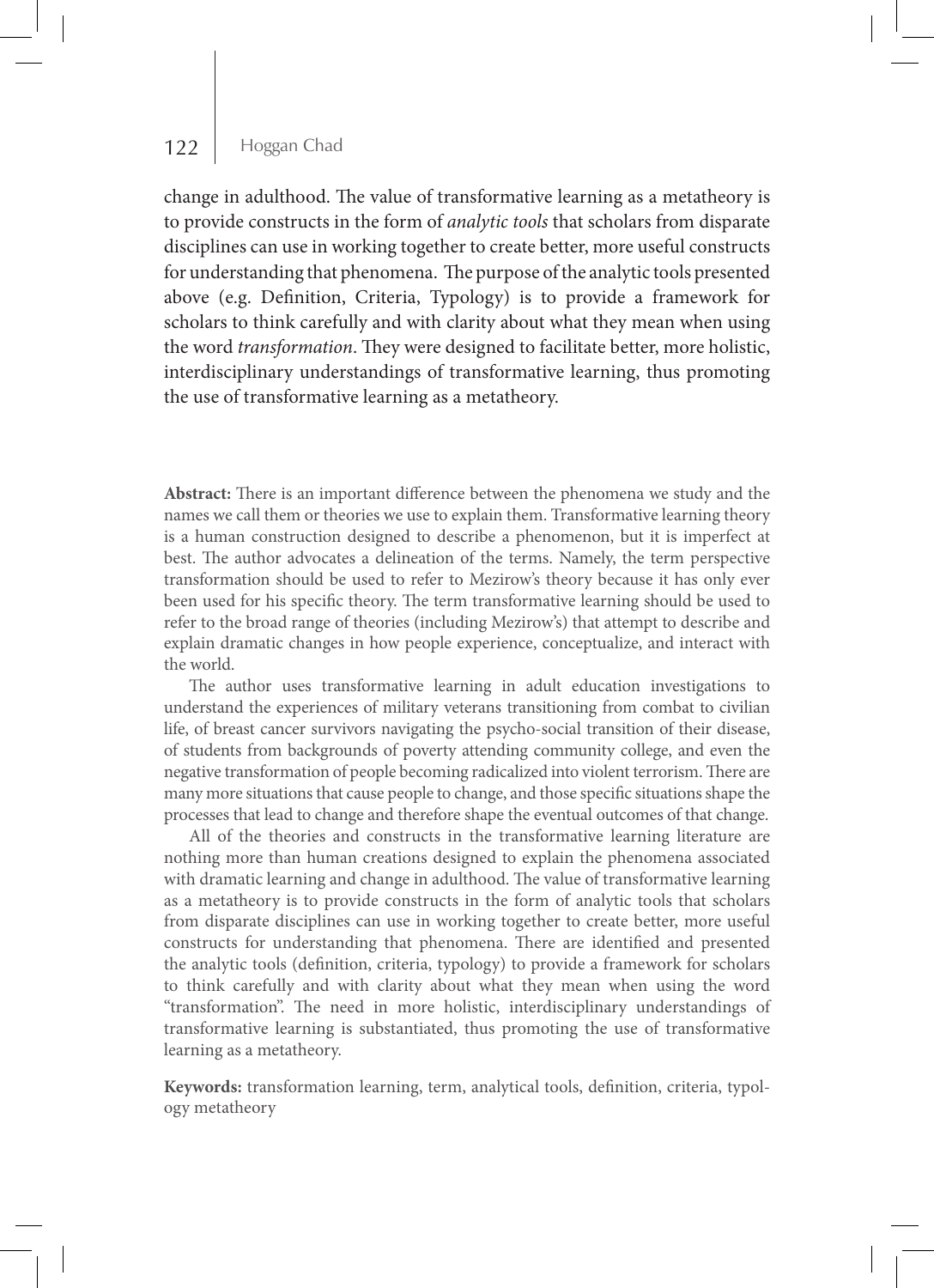**Streszczenie:** Pomiędzy badanymi przez nas zjawiskami a nazwami, jakie do nich stosujemy lub teoriami, za pomocą których próbujemy je wyjaśnić występuje istotna różnica. Teoria transformacyjnego uczenia się to opracowany przez ludzi konstrukt mający opisać zjawisko, ale w najlepszym wypadku można go uznać za niedoskonały. Autor zaleca rozdzielenie terminów. Dokładniej, termin transformacja perspektywiczna powinien być stosowany w odniesieniu do teorii Merizowa, ponieważ był on wykorzystywany wyłącznie do jego szczególnej teorii. Termin transformatywne uczenie się należy stosować w odniesieniu do szerokiego zakresu teorii (w tym Merizowa), które próbują opisać i wyjaśnić dramatyczne zmiany w sposobie, w jaki ludzie doświadczają i konceptualizują świat oraz wchodzą z nim w interakcje.

Autor wykorzystuje transformatywne uczenie się w badaniach nad edukacją dorosłych, aby zrozumieć doświadczenia weteranów wojskowych przenoszonych z pola bitwy do cywilnego życia, osób, które przeżyły raka piersi i muszą sobie poradzić z psychologicznymi i społecznymi zmianami spowodowanymi przez chorobę, studentów pochodzących z ubogich rodzin, którzy uczęszczają do community college (publicznej szkoły wyższej), a nawet negatywną transformację osób, których postawa uległa radykalizacji w kierunku walczącego terroryzmu. Wiele innych sytuacji może spowodować zmianę w ludziach, a te specyficzne sytuacje kształtują procesy prowadzące do zmiany, a zatem kształtują ostateczne wyniki tej zmiany.

Wszystkie teorie i konstrukty zawarte w literaturze na temat transformatywnego uczenia się to nic więcej niż tylko twory człowieka, których celem jest opisanie zjawiska związanego z gwałtownym uczeniem się i zmianą u dorosłych. Wartość transformatywnego uczenia się jako metateorii wiąże się z zapewnieniem konstruktów w formie narzędzi analitycznych, które mogą być wykorzystywane przez naukowców z odmiennych dziedzin podczas wspólnej pracy nad stworzeniem lepszych, użyteczniejszych konstruktów pozwalających zrozumieć to zjawisko. Zidentyfikowano i przedstawiono narzędzia analityczne (definicję, kryteria, typologię) tworzące ramy dla naukowców, pozwalające starannie i jasno rozpatrywać co rozumieją pod słowem "transformacja". Konieczność bardziej holistycznego, międzydyscyplinarnego pojmowania transformatywnego uczenia się jest uzasadniona, promując w ten sposób stosowanie transformatywnego uczenia się jako metateorii.

**Słowa kluczowe:** uczenie się transformacyjne, termin, narzędzia analityczne, definicja, kryteria, metateoria typologii